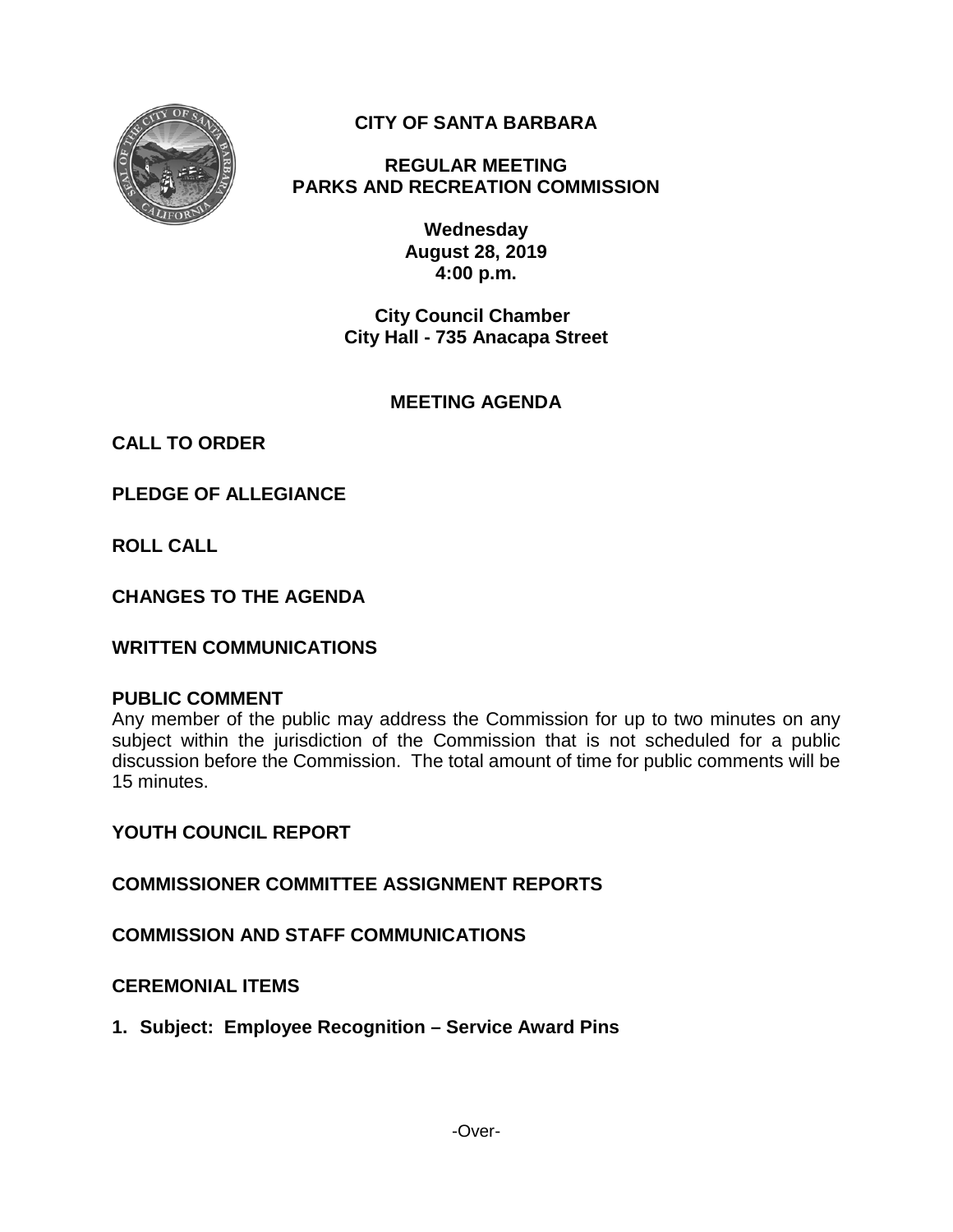## **CONSENT ITEMS**

## **2. Subject: Summary of Council Actions – For Information (Attachment)**

**3. Subject: Minutes – For Action (Attachment)**

Recommendation: That the Commission waive the reading and approve the minutes of the Regular Meeting of July 24, 2019.

### **STREET TREE ADVISORY COMMITTEE ITEMS**

Any action of the Parks and Recreation Commission made pursuant to Santa Barbara Municipal Code (SBMC) Chapter 15.20, Tree Planting and Maintenance or SBMC Chapter 15.24, Preservation of Trees, may be appealed to the City Council within ten days, pursuant to provisions of Section 1.30.050 of the Municipal Code.

### **4. Subject: Street Tree Advisory Committee Recommendations – For Action (Attachments)**

Recommendation: That the Commission:

- A. Approve the following street tree removal request with conditions:
	- 1. 320 Paseo Del Descanso *Acacia melanoxylon,* Black Acacia *–* Jed Miller
- B. Partially approve the following setback tree removal request with conditions:
	- 1. 2414 Santa Barbara St. *(2) Ulmus parvifolia*, Chinese Elm, and *(1) Magnolia grandiflora*, Southern Magnolia – Nicole Horn, CJM::LA
- C. Deny the following setback tree removal request without prejudice:
	- 1. 233 Calle Manzanita *Acer saccharinum*, Silver Maple Jan Rohrbach
- D. Deny the following setback tree removal request:
	- 1. 1532 W. Valerio St. *Pinus halepensis,* Aleppo Pine Kevin and Jean Cook
- E. Approve the following changes to the Street Tree Master Plan:
	- 1. 1200 block of Del Oro Ave. consider Southern Magnolia as an alternate designation – David Dolotta
	- 2. 0 block of Anacapa St. alternate street tree Bob Cunningham

### **ADMINISTRATIVE AND STAFF REPORTS**